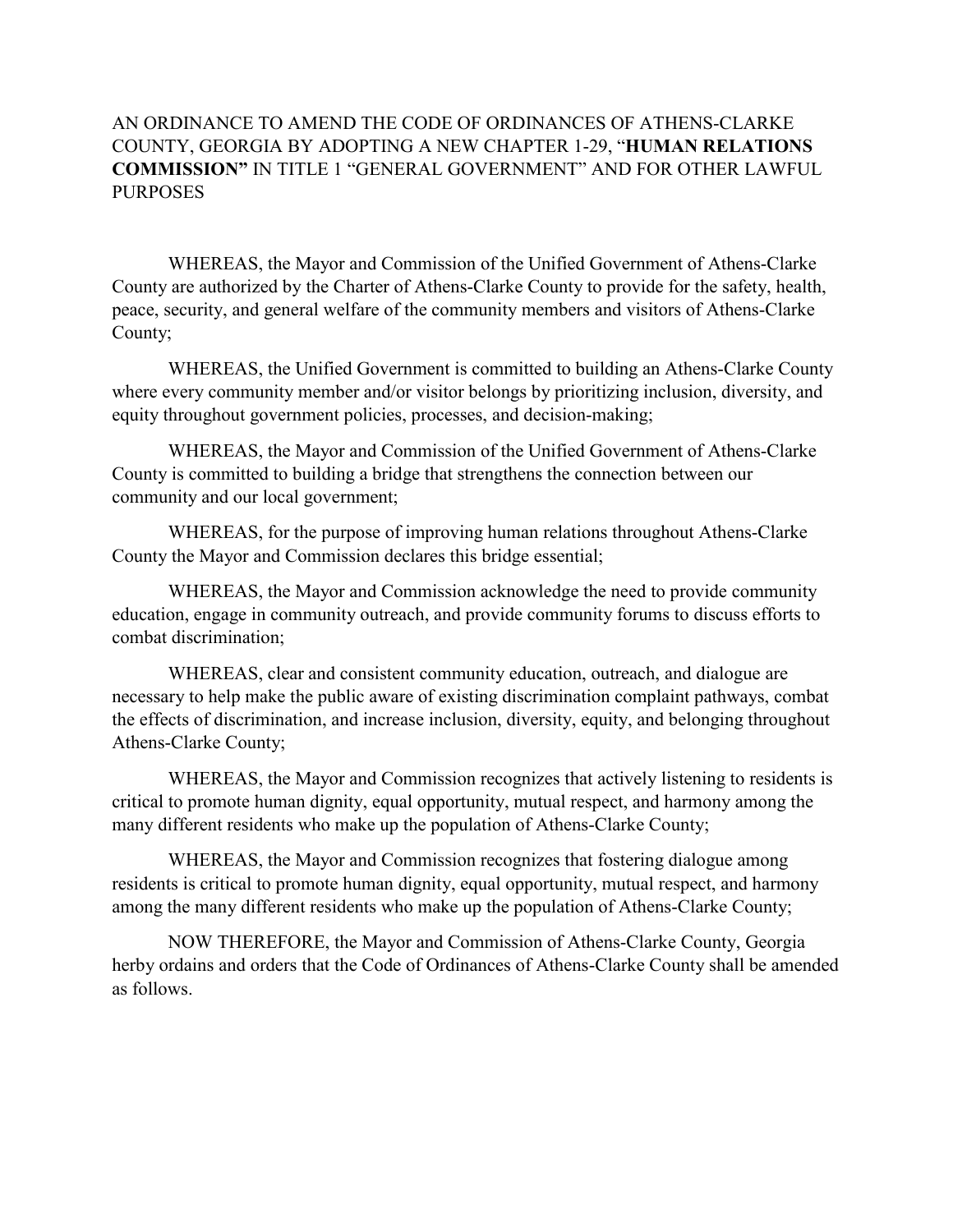## **CHAPTER 1-29. HUMAN RELATIONS COMMISSION**

## **Sec. 1-29-1. Establishment of the Athens-Clarke County Human Relations Commission**

- 1. The Athens-Clarke County Human Relations Commission is hereby established to provide a communication bridge between the Mayor and Commission and the community and foster dialogue throughout the community that shall:
	- a. Provide community education to residents focused on the existence, availability, and applicability of discrimination complaint pathways, including the Unlawful Discrimination Ordinance, Chapter 6-21 of the Code of Athens-Clarke County.
	- b. Develop and provide policy recommendations to the Mayor and Commission based on active relationship building, community dialogue, listening, data, and research and review of policies elsewhere in Georgia and the United States.
	- c. Serve as an advisory board to the Mayor and Commission.
- 2. The Human Relations Commission's initial duty upon creation shall be to submit a first-year work plan to the Mayor and Commission for approval that creates by-laws outlining the duties, qualifications, and responsibilities of the Human Relations Commission.

# **Sec. 1-29-2. Definitions**

- 1. *Human relations*. Human relations shall mean those activities which promote human dignity, equal opportunity, mutual respect, and harmony among the many different residents who make up the population of Athens-Clarke County. This definition shall include those activities and programs classified as promoting the general well-being of residents with regard to race, color, creed, gender, age, sexual orientation, national origin, religion, ethnicity, ability, gender identity and expression, socioeconomic status, ancestry, veteran/military status, familial status, relationship status, and marital status.
- 2. *Unlawful Discrimination Ordinance*. The Unlawful Discrimination Ordinance is known as the Non-Discrimination Ordinance or NDO.
- 3. All definitions found in the Unlawful Discrimination Ordinance, Chapter 6-21, Sec. 6-21- 2 shall be incorporated herein.

# **Sec. 1-29-3. Purpose and Scope**

- 1. The Human Relations Commission shall provide policy recommendations to the Mayor and Commission based on active relationship building, community dialogue, listening, data, and research and review of policies elsewhere in Georgia and the United States with the purpose of improving human relations throughout Athens-Clarke County.
- 2. The Human Relations Commission shall assess and develop a deep understanding of existing discrimination complaint pathways in order to provide community education.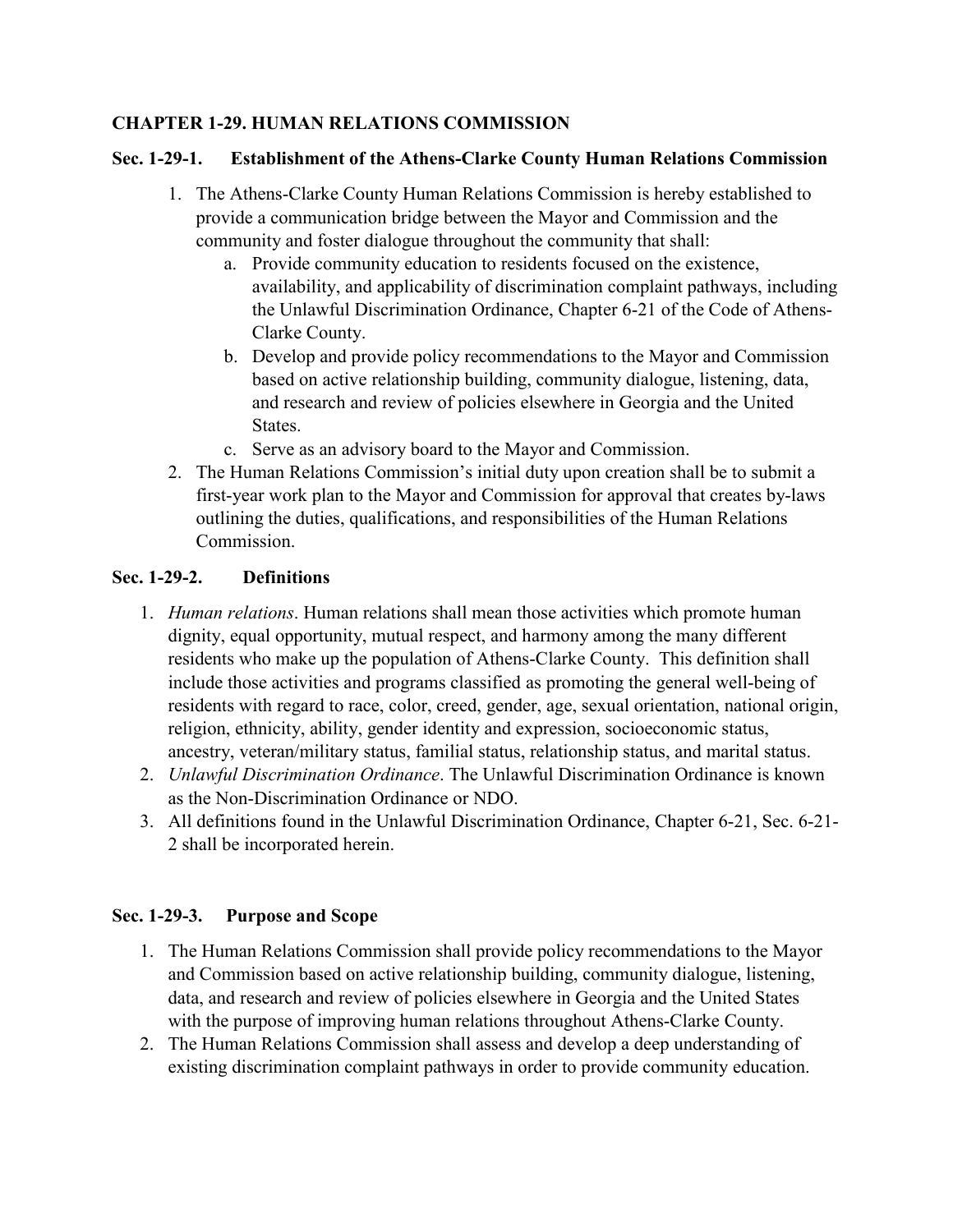The Human Relations Commission shall actively listen to the community and provide discrimination complaint referral support.

- 3. The Human Relations Commission shall educate the community of the existence of the Non-discrimination Ordinance, shall assess the existing relationship between the Human Relations Commission and the Non-discrimination Ordinance, and shall develop a mechanism to assist community members in navigating the process of filing a complaint with the Athens-Clarke County Attorney's Office ("Attorney's Office").
- 4. The Human Relations Commission shall assess and make policy recommendations to Mayor and Commission and consider recommendations from Mayor and Commission with respect to the scope of the Human Relations Commission.
- 5. The Human Relations Commission shall receive and discuss regular updates from the Attorney's Office regarding Non-Discrimination Ordinance complaints and their status.
- 6. The Human Relations Commission shall engage in extensive community education, outreach, dialogue, and recruitment that prioritizes diversity, inclusion, representation, belonging, and equity.

# **Sec. 1-29-4 Function and Duties**

- 1. The Human Relations Commission shall deliver an annual work plan addressing and outlining an action plan with goals and present it to the Mayor and Commission via a work session.
- 2. The Human Relations Commission shall provide quarterly reports to the Mayor and Commission.
- 3. The Human Relations Commission shall respond to topics assigned by Mayor and Commission and make policy recommendations related to the purpose and scope of the Human Relations Commission.
- 4. The Human Relations Commission shall develop and implement ongoing community marketing and education strategies.
- 5. Human Relations Commission members shall participate in mandatory onboarding and annual training.
- 6. The Human Relations Commission shall engage in active and consistent community outreach and education.
- 7. The Human Relations Commission shall work in collaboration with the Mayor and Commission and the Inclusion Office.

# **Sec. 1-29-5. Membership**

1. The Human Relations Commission shall consist of fifteen (15) voting members. Members shall include diverse representation by race, color, creed, gender, age, sexual orientation, national origin, religion, ethnicity, ability, gender identity and expression, socioeconomic status, ancestry, veteran/military status, familial status, marital status, expertise, lived experiences, and their intersections. All members shall be appointed by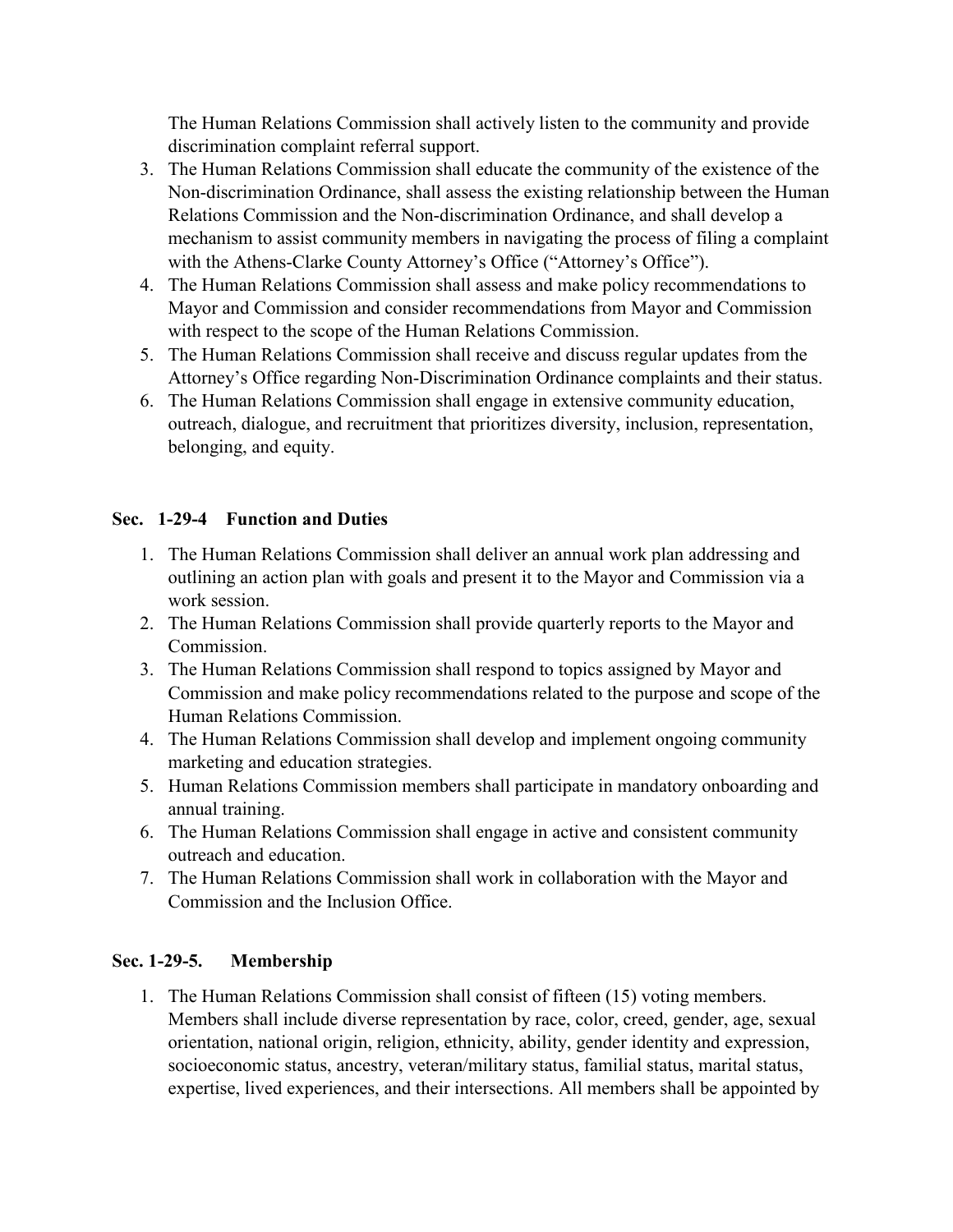majority vote of the Mayor and Commission of Athens-Clarke County. Such members shall be residents of Athens-Clarke County.

- 2. In appointing members to the Human Relations Commission, the Mayor and Commission shall apply evaluation criteria that prioritize diversity, equity, and inclusion in alignment with the scope, expertise, and life experiences necessary to achieve desired scope and function. Applications shall be open to all residents throughout Athens-Clarke County, with an effort made to collaborate with community organizations to ensure that applications are made accessible to residents from underrepresented communities. Every effort should be made to, whenever possible, ensure membership includes multiple people of a given identity or lived experience.
- 3. The Mayor and Commission recognizes the importance of including youth membership and as such shall seek to include youth members aged fifteen to twenty-five where possible.
- 4. For the initial term of service, the Mayor and Commission shall designate eight members to serve initial four-year terms and seven members to serve initial two-year terms. After the initial appointment of members, all members shall be appointed to serve four-year terms. There shall be no limit of the number of terms a member can serve.

# **Sec. 1-29-6. Organization**

- 1. The Human Relations Commission shall hold an organizational meeting in January of each year to elect officers and transact any other authorized business. At such meetings and thereafter from time to time on the call of the Chair of the Board, the Board shall adopt and promulgate or amend such bylaws, rules, and regulations as are deemed necessary or convenient to conduct the affairs of the Human Relations Commission.
- 2. The membership of the Human Relations Commission shall elect the following officers:
	- a. The chair; and
	- b. The vice-chair.
- 3. Elected officers shall serve one-year terms from the time of their election at the organizational meeting.

### **Sec. 1-29-7. Compensation; removal**

- 1. Members of the Human Relations Commission shall be compensated via a stipend of \$25.00 for each regular meeting that they attend.
- 2. Members of the Human Relations Commission shall be eligible for reimbursement for actual and necessary expenses incurred in the performance of their duties, not including travel to and from meetings.
- 3. A member of the Human Relations Commission may be recommended for removal for good cause. Good cause may be found for the following:
	- a. Neglect of duty,
	- b. Incompetence,